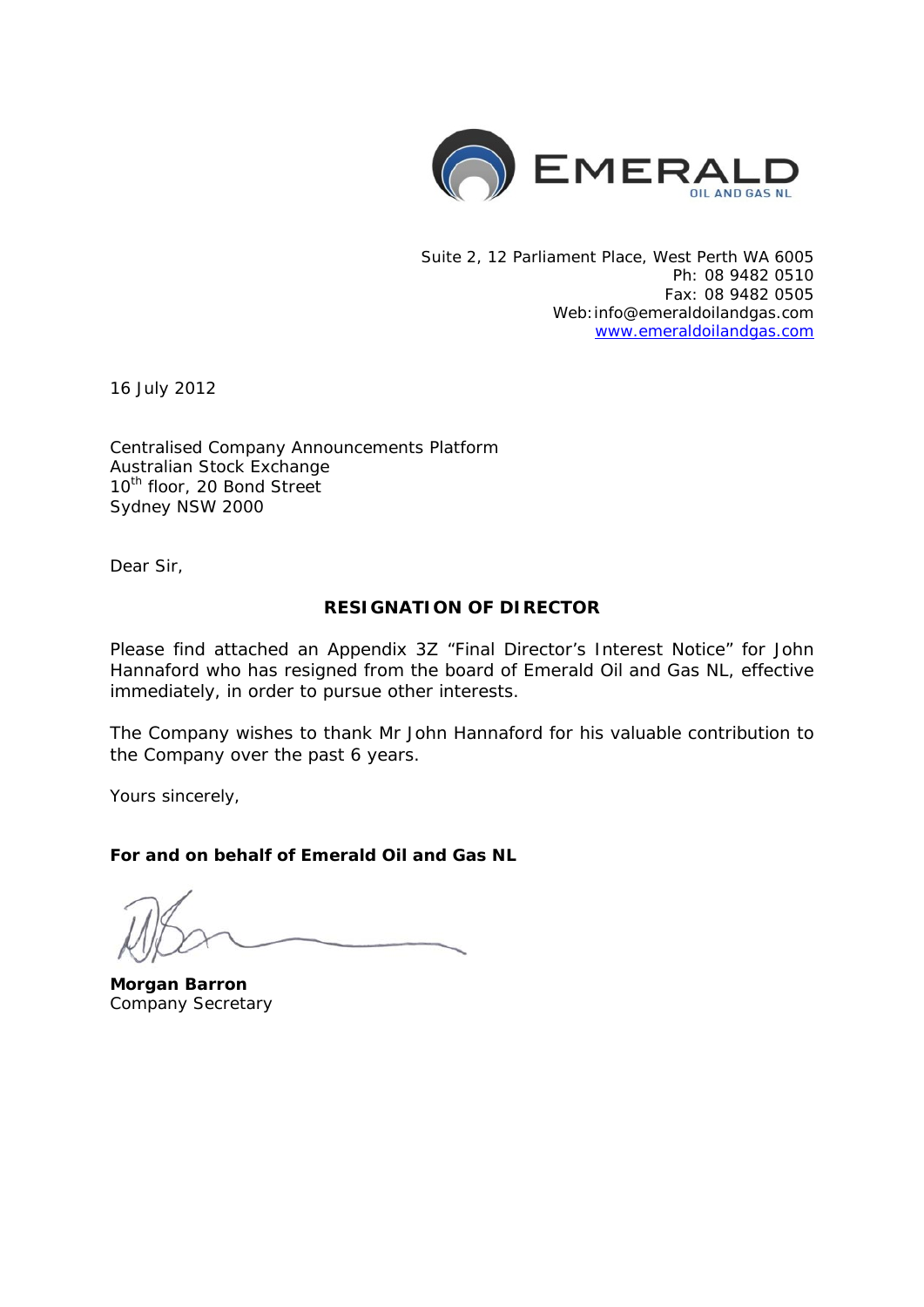*Rule 3.19A.3*

# **Appendix 3Z**

# **Final Director's Interest Notice**

*Information or documents not available now must be given to ASX as soon as available. Information and documents given to ASX become ASX's property and may be made public.*

Introduced 30/9/2001.

| Name of entity | <b>Emerald Oil and Gas NL</b> |
|----------------|-------------------------------|
| <b>ABN</b>     | 72 009 795 046                |

We (the entity) give ASX the following information under listing rule 3.19A.3 and as agent for the director for the purposes of section 205G of the Corporations Act.

| Name of director                         | John Hannaford    |
|------------------------------------------|-------------------|
| Date of last notice                      | 21 September 2010 |
| Date that director ceased to be director | 16 July 2012      |

#### **Part 1 – Director's relevant interests in securities of which the director is the registered holder** *In the case of a trust, this includes interests in the trust made available by the responsible entity of the trust*

Note: In the case of a company, interests which come within paragraph (i) of the definition of "notifiable interest of a director" should be disclosed in this part.

#### **Number & class of securities**

2,828,563 Ordinary Shares 570,260 Listed options exercisable at \$0.05 each expiring on or before 31 August 2012

<sup>+</sup> See chapter 19 for defined terms.